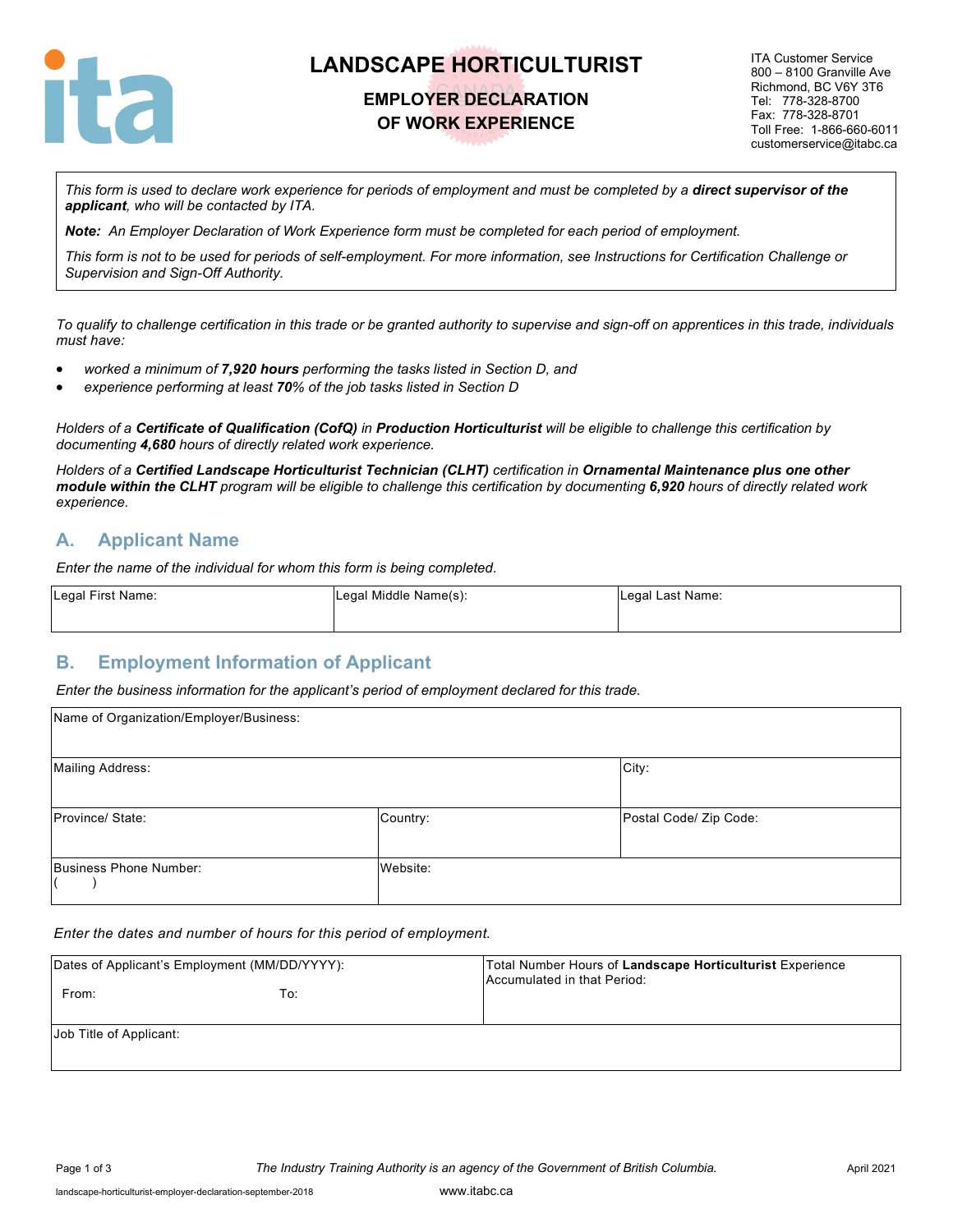

# **LANDSCAPE HORTICULTURIST**

### **EMPLOYER DECLARATION OF WORK EXPERIENCE**

ITA Customer Service 800 – 8100 Granville Ave Richmond, BC V6Y 3T6 Tel: 778-328-8700 Fax: 778-328-8701 Toll Free: 1-866-660-6011 customerservice@itabc.ca

### **C. Supervisor Contact Information**

*Enter the name and contact information for the person who directly supervised the applicant during this employment period. Ensure the information given is current as the application will be denied if this person cannot be contacted by ITA.*

| First and Last Name of Applicant's Direct Supervisor:                            | Supervisor Position or Title: |
|----------------------------------------------------------------------------------|-------------------------------|
| Supervisor's Phone Number:                                                       | Supervisor E-Mail Address:    |
| Language(s) that the employer/supervisor can communicate: (check all that apply) |                               |
| English                                                                          | Other (please specify):       |

### **D. Supervisor Declaration of Job Task Performance of Applicant**

*By checking "Yes" or "No" in the Declaration Response column, indicate whether you, as the direct supervisor of the applicant, have personally witnessed the applicant performing the job tasks listed.* 

| Job Tasks (14)                                                                                                   |      | <b>Declaration</b><br><b>Response</b> |
|------------------------------------------------------------------------------------------------------------------|------|---------------------------------------|
| <b>Perform Safety-Related Functions</b>                                                                          | Yes: | П                                     |
| Use PPE and safety equipment; maintain safe work environment                                                     | No:  | П                                     |
| <b>Use Tools, Equipment and Vehicles</b>                                                                         | Yes: | П                                     |
| Use hand tools, power tools, measuring equipment, vehicles and motorized equipment, trailers and<br>attachments  | No:  | П                                     |
| <b>Organize Work</b>                                                                                             |      |                                       |
| Perform site assessments; use documentation and reference material; maintain records; participate in job         | Yes: | П                                     |
| planning activities; order materials; organize materials and equipment; transport materials and equipment        | No:  | □                                     |
| <b>Participate in Marketing and Sales</b>                                                                        | Yes: | П                                     |
| Control inventory; sell products and services; maintain customer relations; prepare estimates                    |      | П                                     |
| Use Communication and mentoring Techniques                                                                       | Yes: | П                                     |
| Use communication and mentoring techniques                                                                       | No:  | □                                     |
| <b>Apply Horticultural Practices</b>                                                                             |      |                                       |
| Practice basic plant science; identify plants and plant requirements; manage plant health and growing            | Yes: | П                                     |
| conditions; prune plant materials; manage pests, diseases and invasive species                                   | No:  | $\Box$                                |
| <b>Apply Environmental Practices</b>                                                                             | Yes: | $\Box$                                |
| Practice environmental stewardship, biodiversity enhancement, soil stewardship, water stewardship                | No:  | $\Box$                                |
| <b>Perform Pre-construction Activities</b>                                                                       | Yes: | □                                     |
| Participate in landscape design activities; prepare construction site; perform grading; install drainage systems | No:  | $\Box$                                |
| <b>Install Hardscape</b>                                                                                         | Yes: | П                                     |
| Install landscape structures, surface materials, steps and retaining walls, irrigation systems, water features,  |      |                                       |
| low voltage landscape lighting                                                                                   | No:  | $\Box$                                |
| $\cdots$                                                                                                         |      |                                       |

*Enter the supervisor and applicant names (repeat on every page of this form)*

| Supervisor First and Last Name: | Applicant First and Last Name: |
|---------------------------------|--------------------------------|
|                                 |                                |